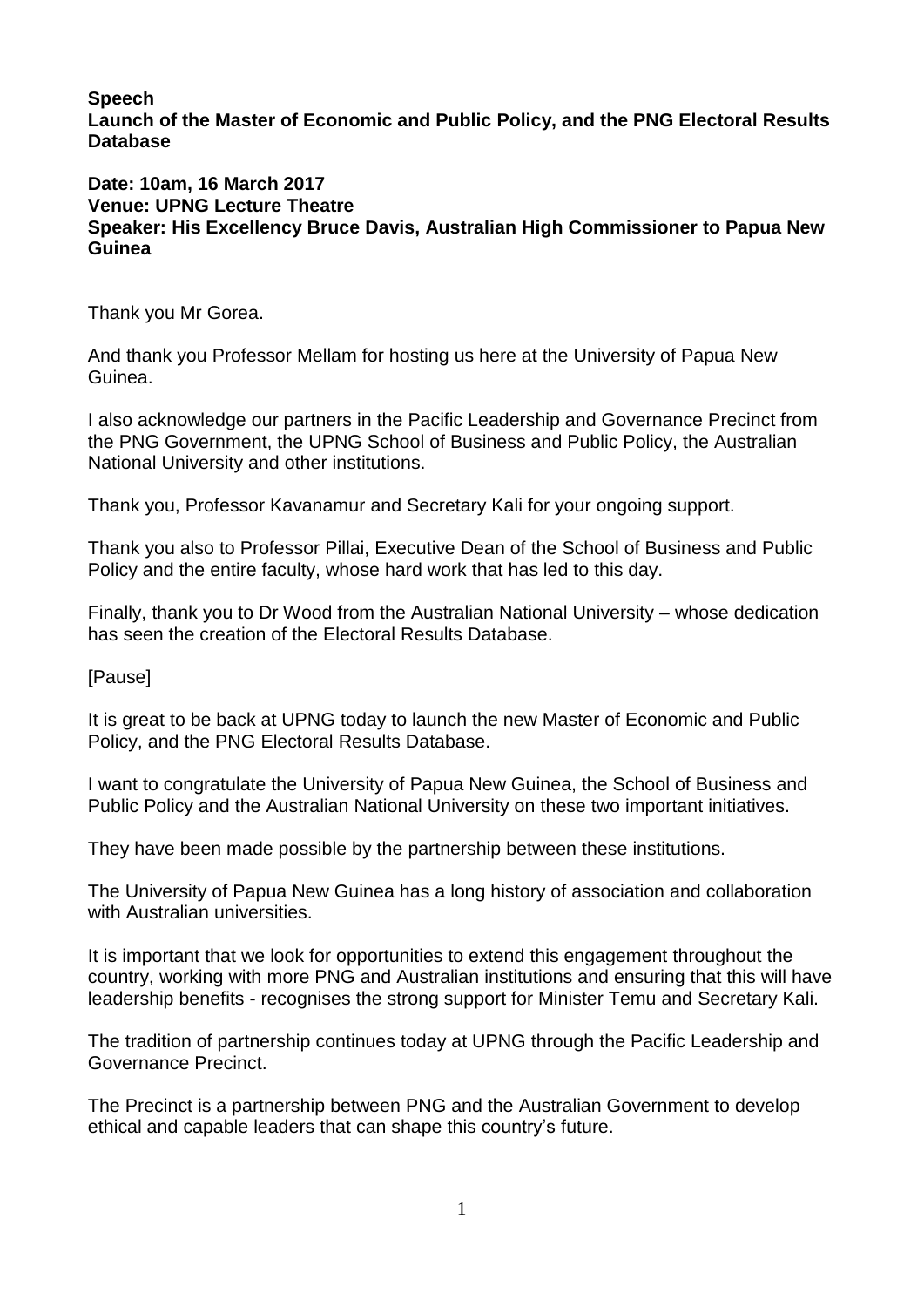In many ways, the Precinct partnership between UPNG and ANU is a symbol of the modern partnership between our two nations.

The ANU academics here are part of the UPNG team, working shoulder to shoulder with School of Business and Public Policy staff.

They teach economics and public policy subjects to hundreds of students each year, and assist with curricula development, capacity development, and research agendas.

This partnership is supporting the school to become a research hub, enabling academics and students to contribute to the nation's understanding of the challenges and opportunities it faces.

## [Pause]

In recent years UPNG's School of Business has renewed its focus on economics and public policy.

With the support of the Precinct, the School is on the way to becoming a regional centre of excellence in these important disciplines.

The launch of the Master of Economic and Public Policy is another step in this direction.

It will bring through graduates that have the skills and leadership capabilities to contribute to PNG's economic growth.

It will develop professionals with great technical ability, who can develop and implement effective policy in the national interest.

Economic and public policy are areas of critical importance to any nation's future prosperity.

The policy decisions made by governments have significant impacts on economic development, social development and the delivery of services to the people.

UPNG was the country's first university and one that has continued to play an important role in educating the leaders of the nation.

Wingti, Namaliu, Morauta, O'Neill, Lepani, Eri – these are just a handful of the great names that have come through UPNG and gone on to shape the nation's future.

The Master of Economic and Public Policy will continue this tradition of producing highquality graduates – technically skilled and capable leaders that can apply these qualities in a way that is relevant to PNG.

## [Pause]

This new program also comes as the School of Business and Public Policy prepares to enter a new era.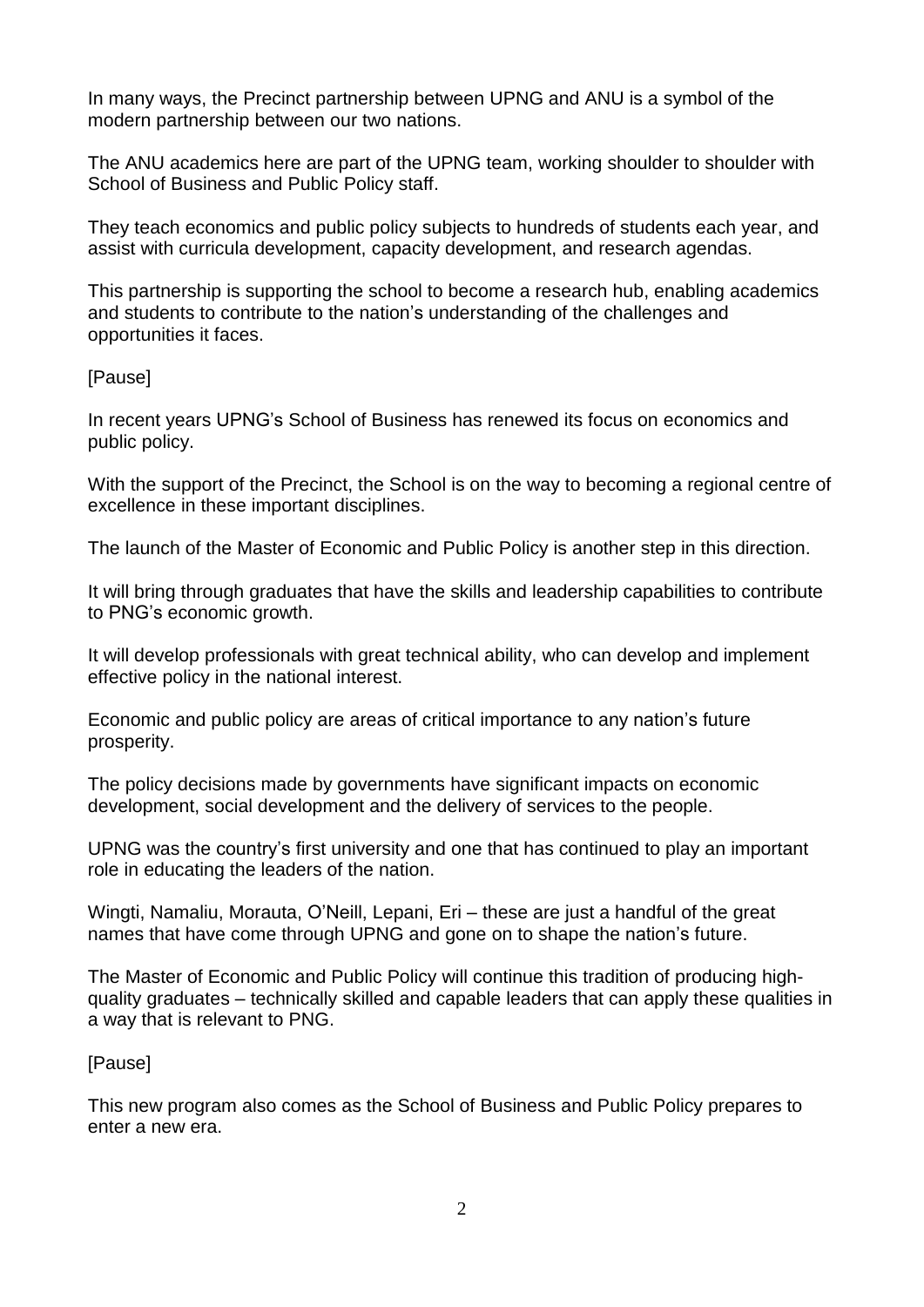In 2019, the School will move in to a new building, being delivered under the Pacific Leadership and Governance Precinct partnership.

This building will provide students and staff with a modern space for learning, discussion and research.

The School is also in the process of finalising a new five-year strategy that will ensure there is a strong academic and research program in place to make the most of the new infrastructure.

The new strategy will cement School's place as one of the emerging schools of business and public policy in the Asia-Pacific region.

[Pause]

Strong and effective policy always has its foundations in a good evidence-base.

The ANU-UPNG partnership has proven to be a great boost for research that can inform public policy.

The ANU Development Policy Centre's Electoral Results Database is a great product of this partnership

This tool has been made possible through a decade of commitment and hard work by Dr Terrence Wood, and his collaboration with the PNG Electoral Commission.

The PNG Electoral Results Database is comprehensive source of information on elections in PNG, which presents data in a way that is easy to understand and free for all to use.

The Database maps the country's 111 Provincial and Open constituencies and lets people see information on voting patterns – year-by-year, seat-by-seat and candidate-bycandidate

It also preserves PNG's electoral history, which will be an invaluable tool for researchers and the public.

The theme of the 2017 General Elections in Papua New Guinea is: "Your choice, protect our democracy."

A good understanding of voting patterns and trends can help in the management of elections.

It can also demonstrate to people the importance of using their vote.

[Pause]

Thank you all once again for inviting me here today to the launch these two very significant initiatives.

To the course participants, I encourage you to extend yourself in this new post-graduate program and seek to implement this experience as leaders and experts.